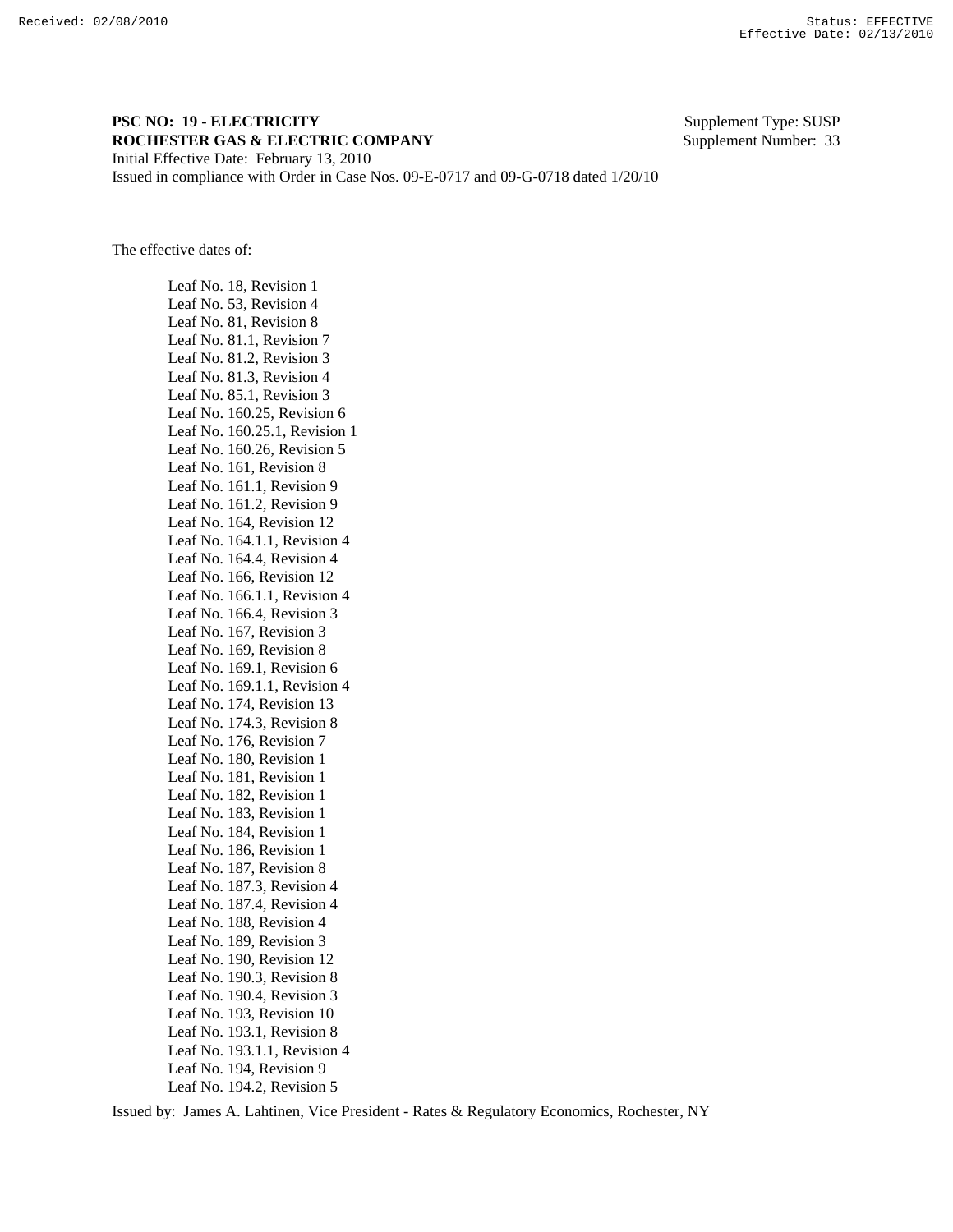## **PSC NO: 19 - ELECTRICITY** Supplement Type: SUSP **ROCHESTER GAS & ELECTRIC COMPANY** Supplement Number: 33 Initial Effective Date: February 13, 2010

Issued in compliance with Order in Case Nos. 09-E-0717 and 09-G-0718 dated 1/20/10

 Leaf No. 195, Revision 8 Leaf No. 195.1, Revision 5 Leaf No. 195.2, Revision 2 Leaf No. 196, Revision 4 Leaf No. 197, Revision 4 Leaf No. 199.1, Revision 4 Leaf No. 200, Revision 8 Leaf No. 204.4, Revision 6 Leaf No. 204.5, Revision 3 Leaf No. 210, Revision 11 Leaf No. 210.2, Revision 8 Leaf No. 210.5, Revision 2 Leaf No. 213.1, Revision 5 Leaf No. 214, Revision 9 Leaf No. 214.1, Revision 6 Leaf No. 218, Revision 6 Leaf No. 224, Revision 11 Leaf No. 234, Revision 7 Leaf No. 234.1, Revision 3 Leaf No. 242, Revision 11 Leaf No. 243, Revision 13 Leaf No. 244, Revision 3 Leaf No. 246.1, Revision 6 Leaf No. 246.2, Revision 6 Leaf No. 246.3, Revision 3 MFC Statement No. 1

are hereby suspended to and including August 13, 2010. Pending restoration, reissue, or cancellation, the rates, rules and regulations in

 Leaf No. 18, Revision 0 Leaf No. 53, Revision 3 Leaf No. 81, Revision 9 Leaf No. 81.1, Revision 6 Leaf No. 81.2, Revision 2 Leaf No. 81.3, Revision 3 Leaf No. 85.1, Revision 2 Leaf No. 160.25, Revision 5 Leaf No. 160.25.1, Revision 0 Leaf No. 160.26, Revision 4 Leaf No. 161, Revision 7 Leaf No. 161.1, Revision 8 Leaf No. 161.2, Revision 8 Leaf No. 164, Revision 11 Leaf No. 164.1.1, Revision 6 Leaf No. 164.4, Revision 5 Leaf No. 166, Revision 11 Leaf No. 166.1.1, Revision 2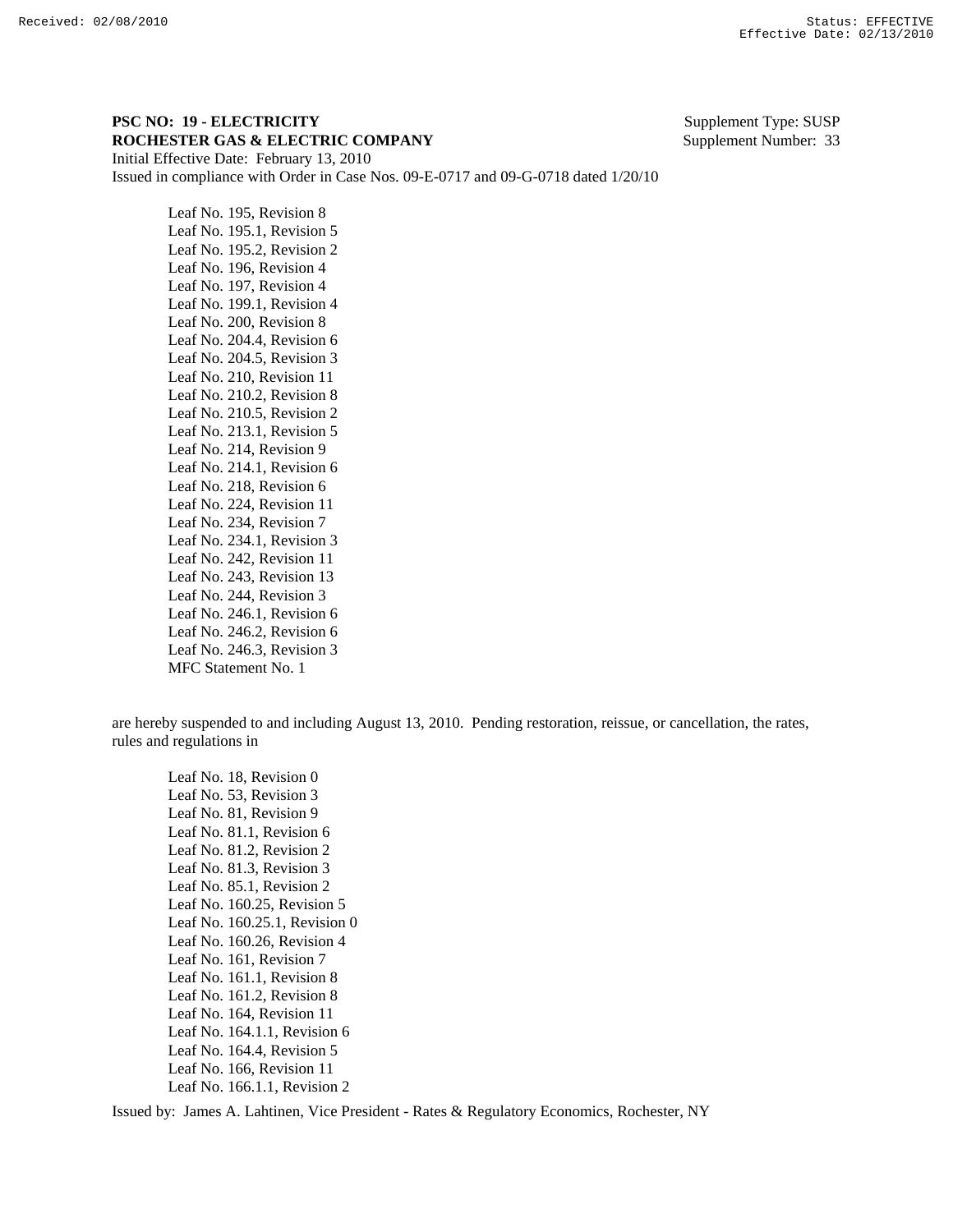## **PSC NO: 19 - ELECTRICITY** Supplement Type: SUSP **ROCHESTER GAS & ELECTRIC COMPANY** Supplement Number: 33 Initial Effective Date: February 13, 2010

 Leaf No. 166.4, Revision 4 Leaf No. 167, Revision 4 Leaf No. 169, Revision 7

Issued in compliance with Order in Case Nos. 09-E-0717 and 09-G-0718 dated 1/20/10

 Leaf No. 169.1, Revision 5 Leaf No. 169.1.1, Revision 3 Leaf No. 174, Revision 12 Leaf No. 174.3, Revision 7 Leaf No. 176, Revision 6 Leaf No. 180, Revision 0 Leaf No. 181, Revision 0 Leaf No. 182, Revision 0 Leaf No. 183, Revision 0 Leaf No. 184, Revision 0 Leaf No. 186, Revision 0 Leaf No. 187, Revision 7 Leaf No. 187.3, Revision 3 Leaf No. 187.4, Revision 2 Leaf No. 188, Revision 2 Leaf No. 189, Revision 4 Leaf No. 190, Revision 11 Leaf No. 190.3, Revision 7 Leaf No. 190.4, Revision 4 Leaf No. 193, Revision 9 Leaf No. 193.1, Revision 7 Leaf No. 193.1.1, Revision 3 Leaf No. 194, Revision 8 Leaf No. 194.2, Revision 4 Leaf No. 195, Revision 7 Leaf No. 195.1, Revision 7 Leaf No. 195.2, Revision 4 Leaf No. 196, Revision 5 Leaf No. 197, Revision 6 Leaf No. 199.1, Revision 3 Leaf No. 200, Revision 7 Leaf No. 204.4, Revision 5 Leaf No. 204.5, Revision 2 Leaf No. 210, Revision 10 Leaf No. 210.2, Revision 7 Leaf No. 210.5, Revision 3 Leaf No. 213.1, Revision 4 Leaf No. 214, Revision 8 Leaf No. 214.1, Revision 5 Leaf No. 218, Revision 5 Leaf No. 224, Revision 10 Leaf No. 234, Revision 6 Leaf No. 234.1, Revision 2 Leaf No. 242, Revision 12 Leaf No. 243, Revision 15

Leaf No. 244, Revision 4